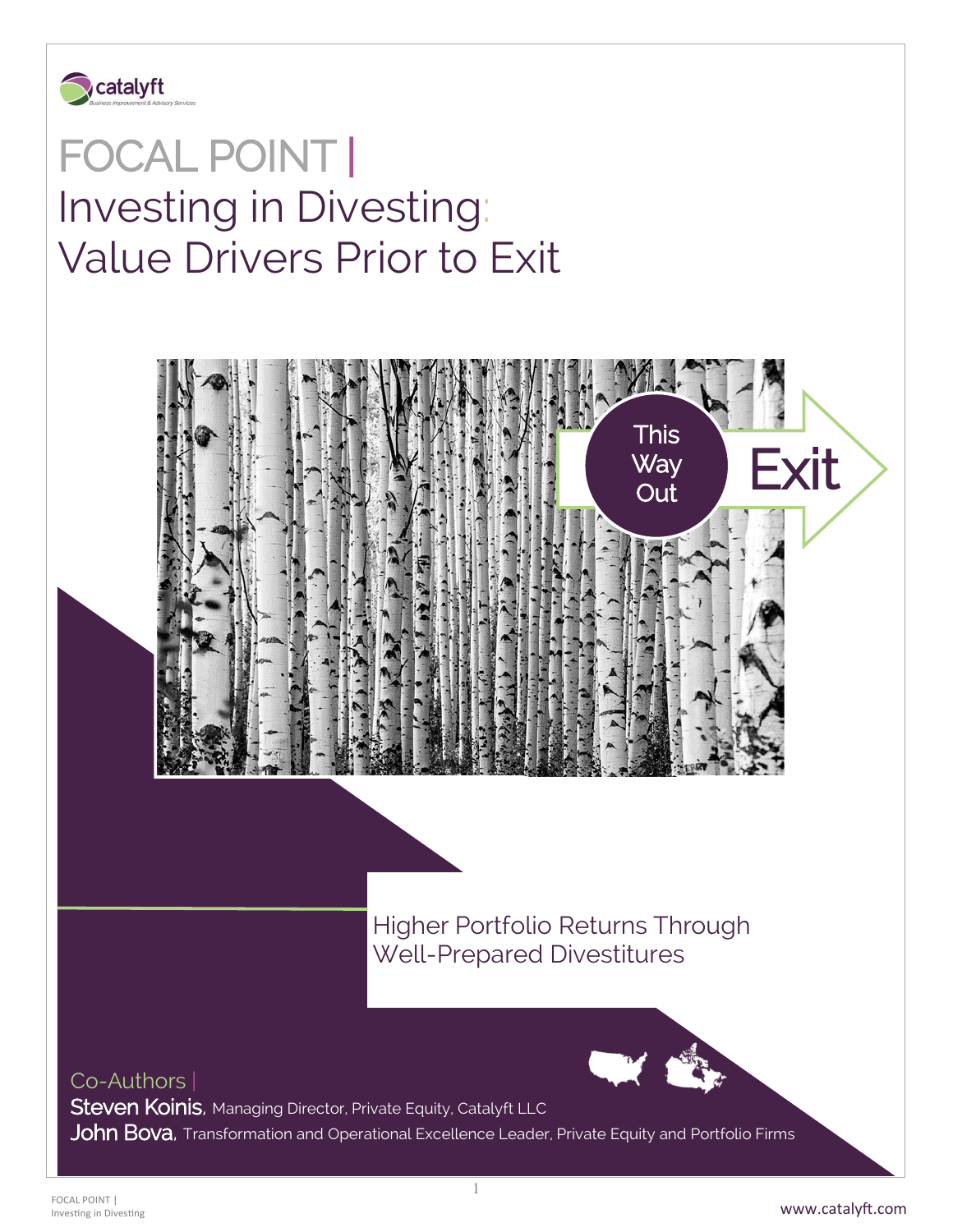

# Investing in Divesting | Value Drivers Prior to Exit

## Co-Authors:

## Steven Koinis, Managing Director, Private Equity | Catalyft LLC

John A. Bova, Transformation and Operational Excellence Leader in Private Equity Firms and Portfolio Companies

Looks like the strong Private Equity M&A environment still has legs. Debt options abound and pricing is plentiful. Over-equitized deals with dry powder can create easily built structures for close. Value through add-ons is going to stay in vogue. Platform multiples continue to be high and rare. Interestingly, subtraction to gain continued addition may provide compelling long-term growth.

High multiples for platforms not too long ago were perceived as having plenty of lower cost add-ons to blend

down the acquisition multiple. While that approach is still relevant in 2021, it may not blend down as far as initially thought. For instance, acquiring smaller supply chain participants may be easy and come cheap, but they may not move the top line substantially. Add-ons providing core needs such as products & services, synergistic sales organizations, and geographical expansion may be expensive. Thoughtful add-ons aligned with your prevailing value creation thesis may tick 80% of the boxes in a meaningful, yet expensive, way.



When thinking about divesting as a way to free up capital to reinvest in higher returning investments, these questions can pop up:



### US PE add-on activity

- Why not rapidly drive value through the integration of the 80% with "good portfolio fit" and sell off the other 20%?
- Can divesting assets dragging down results increase value and focus resources better for organic or acquisitive growth?

• Has the last year forced recent add-ons to look less accretive to earnings due to the changes in the COVID economy or changes in the firm's microeconomic conditions?

While focused on selling, successful value creation through divesting tends to borrow skills and approaches from buy-side Add-On and Corporate Development functions. Strong sellers think about buyer interests and how they can articulate ways the company will flourish under new ownership. We know it's a delicate balance of investing in an existing portfolio firm with enough magnitude necessary to make an impact but not so much expenditure that it cuts too deeply into your buyout multiple. In the spirit of investing in divesting, nine ideas to consider: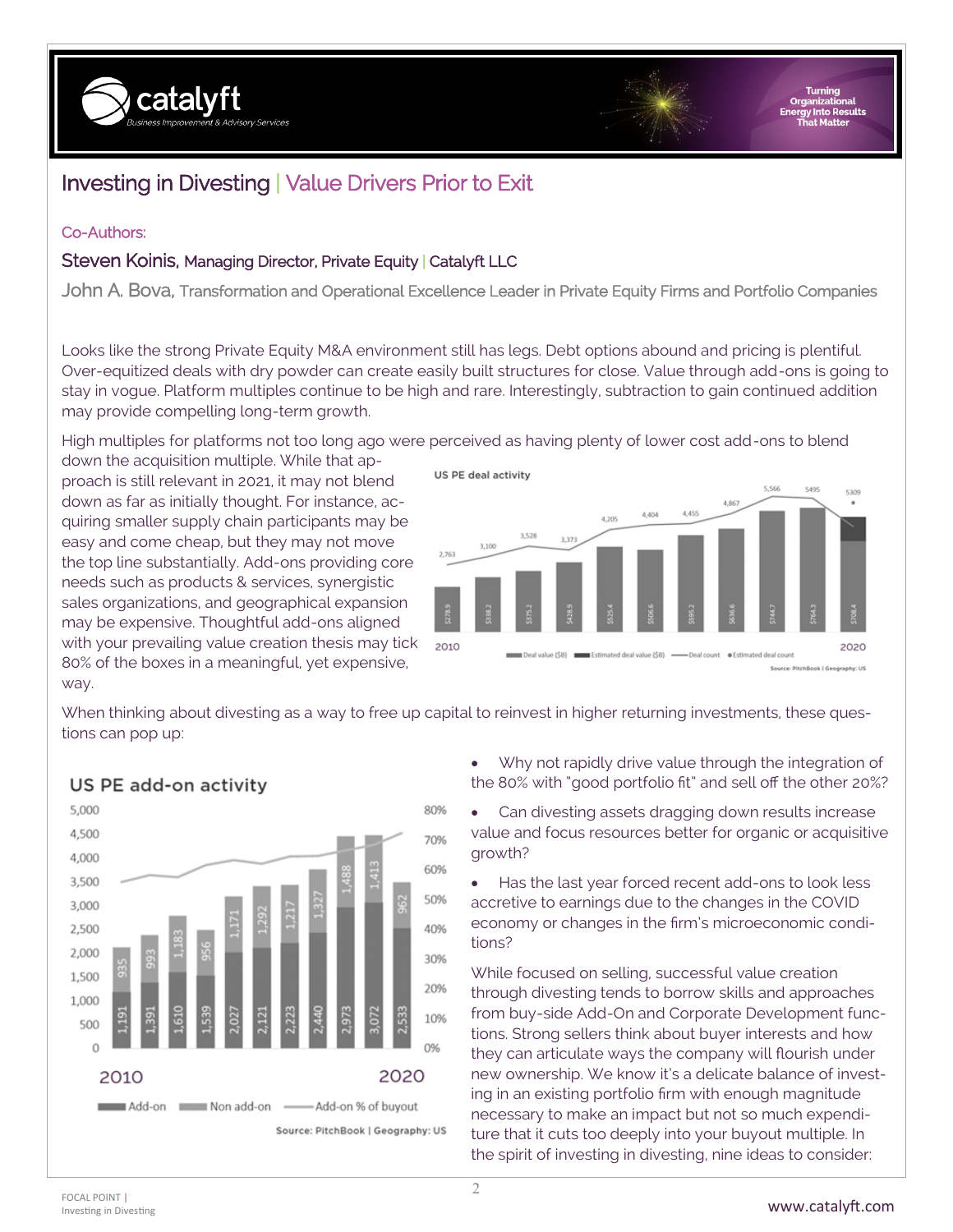

Turn

#### 1 *Empower Value Creation Operating Teams* - PE

firms must have strong alignment to the CXOs of the firm's portfolio companies. Over the past decade, addon acquisitions have become the major source of growth for PE-held assets. However, in many instances, acquired assets are not fully integrated into the platform due to financial, human capital, information systems or market segmentation reasons. Over the last year, it has become apparent some of the "roll up" strategies within platform companies have assets that may be more of a drag on earnings than accretive. The sooner possible divestiture candidates can be quantified, the better the platform can utilize its resources more efficiently to drive its investment thesis and accelerate EBITDA. Hence, it requires flipping the Corporate Development function to the opposite side. It requires a simultaneous view of measuring and driving equity value creation and thinking like a sell-side banker, assessing the fit within the portfolio, and what firm

#### Median buyout multiple



capabilities can be synergistic or a value creator for the acquirer. The firm needs to be clear on what activities drive value creation and, early on from acquisition, have clear, consistent criteria defining what does and does not add enough growth. Devoting time to an ill-fitting business should not be second guessed. The longer the PE firm tries to force a fit with a straggler, the more resources are used which, in turn, delays value creation speed and impact for the total portfolio.

2 Assess Divestiture of Underperforming Assets - this drives multiple opportunities for a portfolio company. First, it frees up capital, both financial and human, to focus on the execution of the value creation plan applied to higher returning investments. It also may allow the portfolio company to focus its freed-up resources on accretive addons. Furthermore, the path to value creating add-ons involves a critical resource – skilled, experienced, talented people - who possess the ability to effectively integrate technologies and cultures to assimilate the asset seamlessly into the portfolio company.

3 Capture Corporate Development Best Practices - they are critical to value creation when evaluating an add-on and divestiture list. Focus on key new business capability developments and industry value creation drivers is the basis for investment thesis implementations over time. As markets change, the accumulated market intelligence will drive portfolio value further. The firm begins to develop a collective wisdom on day-to-day organic growth but also accrues lessons learned through corporate purchases and asset sales. Portfolio company leadership, PE firm direction and, if the development knowledge is not in-house, third-party consultants and advisors may fill the gaps in identifying and executing on the most valuable acquisition practices and divestiture strategies.

4 *Extend Executive Leadership's Reach* - leadership has multiple draws on its time during this process, especially during the first years of entering a PE firm's portfolio. If this is the first institutional capital injected into a company, existing or newly placed executive leadership must focus the organization on shorter-term cash flow and return on investment metrics versus the typical longer-term horizons of former founder-led or corporate carve-out assets. Drinking from a firehose is a cliché but it's apt here. Executing an add-on strategy in the near-term not only can improve EBITDA, but it can also shorten holding periods as the portfolio company grows its top and bottom lines faster. The most important variable with this strategy, however, is the add-on's integration into the platform. As we suggested earlier, integration can soak up significant human capital and system resources. It is also important to have a data-backed sense of when an acquired asset may be a drag on earnings and other critical resources. This alarm signaling too much tied up capital (human, systems, financial) without commensurate return to the platform should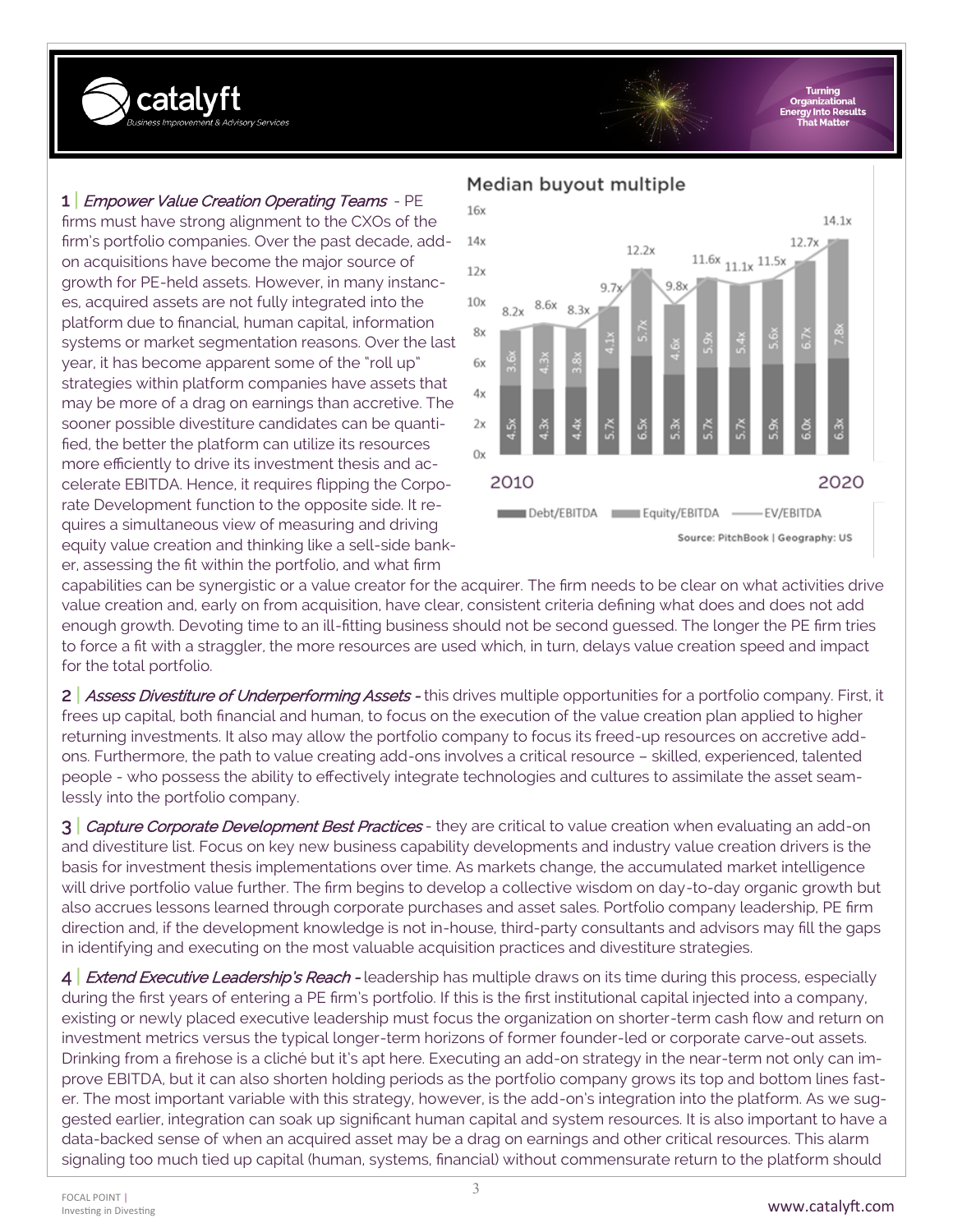

Turni

focus management to question the path they are on and even the "goodness of fit" of the asset in the future.

5 **Ramp Up Communication** – messaging during the divestiture process throughout the organization and with the sponsor is, without question, extremely important. Retaining revenue, talent, and intellectual property of the carveout candidate must be top of mind in order to not rapidly lose value. Thoughtful consideration of a TSA (Transition Services Agreement) is instrumental in keeping management of the carve-out focused on its future. If extending it allows for a deal to get done at the valuation desired, it is a good lever in the deal structure. Buyer diligence of the carve-out Financials, Separation Assessment and TSA will help the transaction. Working with the acquirer's program management and value creation plan could provide some new best practices and an easier deal closure. If the goal of the divesting platform is to free up human capital and financial resources, an extended "through the eyes of the acquirer" sensibility can be invaluable. The timeliness of acquiring, integrating, and divesting allows for greater value creation of the overall platform company and will lead to a higher risk-adjusted EBITDA, greater operational efficiency, and perhaps, greater clarity of the gaps needing to be filled through the next add-on.

6 | Build a Future Revenue Roadmap (Thinking About Buyers) - everyone respects revenue growth - especially potential buyers. Make it easy for potential buyers to understand the business development functions and efficacy a firm has by documenting "current state" Business Development functions such as prospecting capabilities & responsibilities or any existing voice of the customer (VOC) programs sharing insights into current products & services offerings. If possible, assure potential buyers the firm has a customer relationship management system filled with qualified leads, knows target markets intimately, and has a path to retain current relationships beyond the divestiture. If the firm has any stand-out marketing capabilities or integrated, productive content management programs, make sure potential buyers know how these play into current and future customer conversion rates. Share a plan for retaining key Sales talent with incentives and retention programs already in place. If the team has pricing optimization opportunities or even a process or team to improve pricing yields, get credit for this on-going revenue builder as well.

For "future state" Business Development functions, let potential buyers know where the team is on their improvement trajectory and what they still need to get accomplished. Essentially, the divesting team wants to get potential buyers to dream about the next big revenue sources on the horizon. Sharing this aspiration around what the new buyer could get accomplished may involve pulling back the curtains a bit on innovation and experimentation support within the firm, research & development processes with promising projects underway, internal knowledge management systems (KMS) that may help share revenue-generating opportunities, and most certainly intellectual property examples (patents and trademarks) with further monetization potential. Incorporate "current state" capabilities and "future state" potential into reasonable revenue projection models backed up with a tangible roadmap of what the firm's functional divisions (Sales & Marketing, Operations, Finance, and Human Resources) need to stop, start, or continue to meet revenue goals.

7 Get Information Sources Reliable and Crisp (Thinking About Buyers) – sell-side experts must acknowledge the buy-side frustration of not having reliable data and employing spotty information to decide on a fair buying price. Why not make it easier for a potential buyer to know what's under the covers? Provide a compelling way to document and share the current data sources flowing through the tech stack and culminating in usable, reliable operational & financial reporting capabilities. Document on-going software licensing requirements. Provide a snapshot of the what the firm's technology ecosystem looks like today (tech partners, make vs. buy software, internal capabilities, etc.) to allow potential buyers to know what hardware and software expenditures may be incurred on their watch. The firm may even have servers overflowing with social media datapoints that can be analyzed for demandsensing cues or customer experience temperature checks to take into consideration. If Marketing is not set up to analyze this type of data, then build a process or team to do so.

Share a view of how the data sources are analyzed and applied by Management to make day-to-day decisions. If Management cannot articulate KPI trending that matters to the business or performance analysis & reporting is weak, then invest in building up the team's analytical capabilities. If information is reliable and crisp, then potential buyers have less room to discount the selling price due to lurking variables and unknown risks.